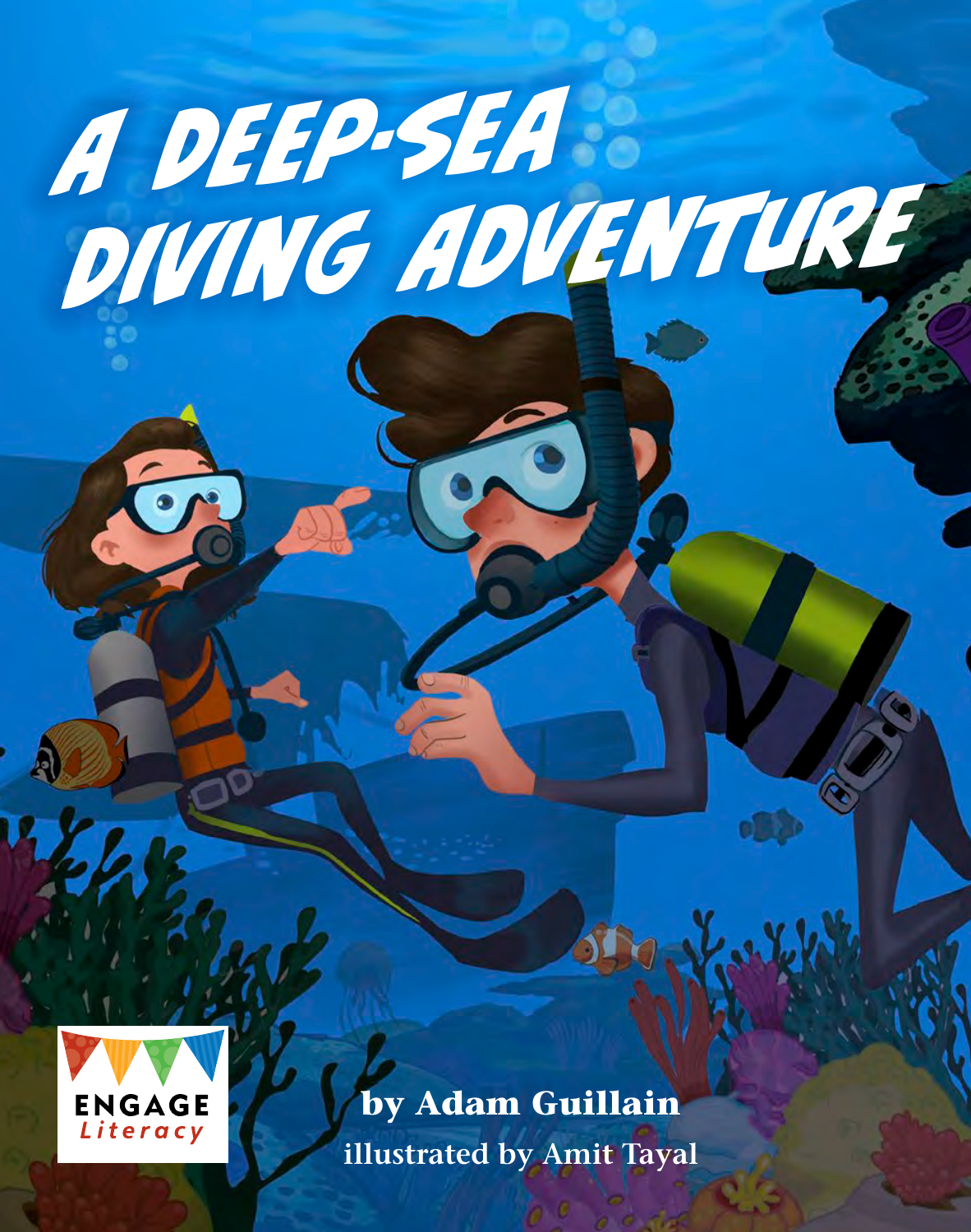## Table of Contents

| Chapter 1                                      |  |
|------------------------------------------------|--|
| The Most Amazing Dive Ever!                    |  |
| Chapter 2<br>Dreaming of Hidden Treasure<br>10 |  |
| Chapter 3<br>A Surprising Discovery 14         |  |
| Chapter 4<br>Fighting for Freedom              |  |
| Chapter 5<br>An Unexpected Treasure 28         |  |
|                                                |  |
|                                                |  |
|                                                |  |

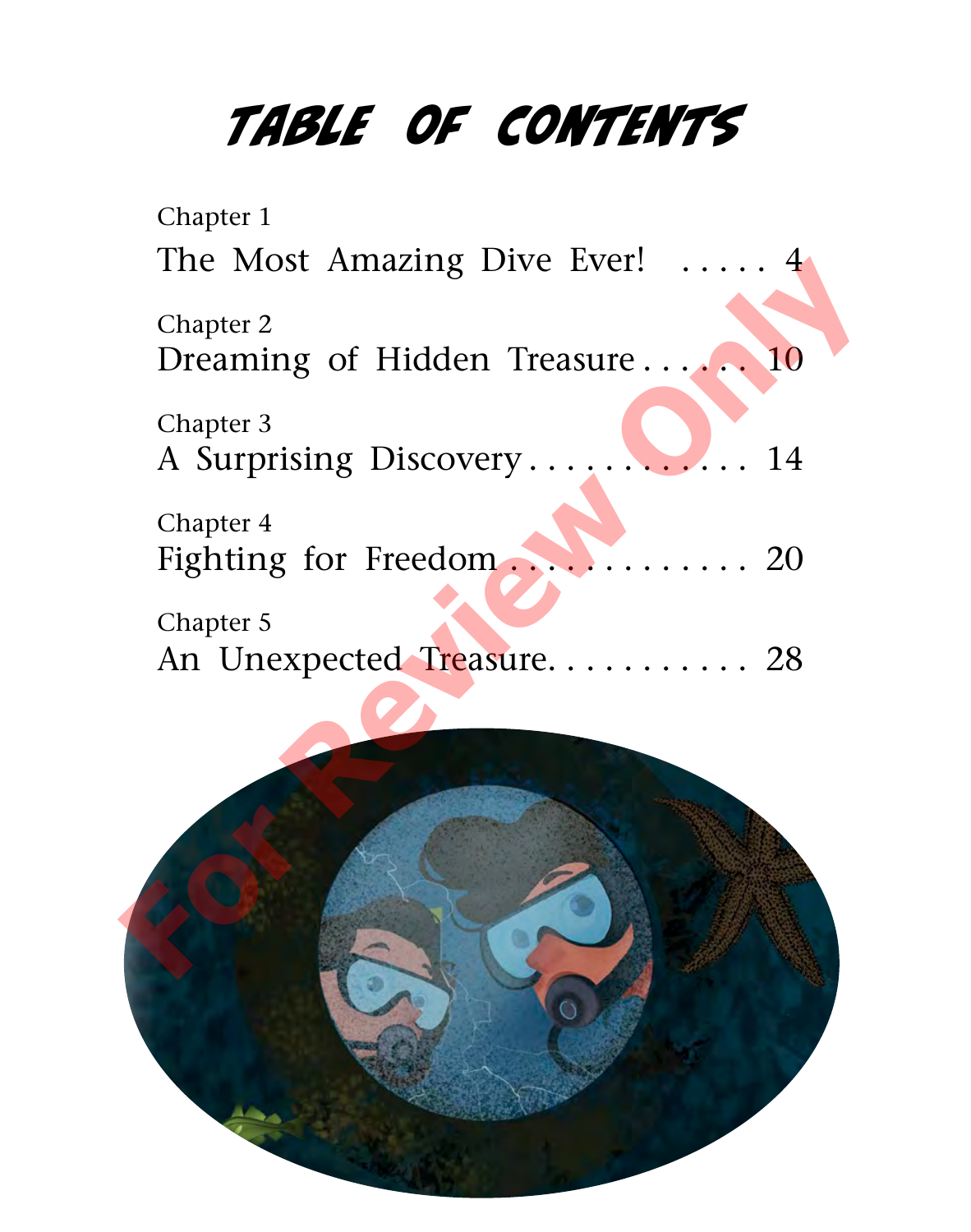## <span id="page-2-0"></span>**Chapter 1** The Most Amazing Dive Ever!

Troy and Kia had been looking forward to their diving trip for weeks.

"The shipwreck we're going to was just discovered," Dad said.

"That's so cool!" Troy shouted.

"This is so exciting!" Kia exclaimed.

"Very few people are allowed to see it," Mom added. "The place is a big secret."

Troy and Kia's parents were famous sea scientists. Diving is what they did for work and for fun. Troy and Kia had been looking forward to<br>heir diving trip for weeks.<br>"The shipwreck we're going to was just<br>liscovered," Dad said.<br>"That's so cool!" Troy shouted.<br>"This is so exciting!" Kia exclaimed.<br>"Very few people are

Usually on family dives they just looked for sea life, such as turtles and schools of fish. But this dive was going to be different. This time they were looking for sunken treasure.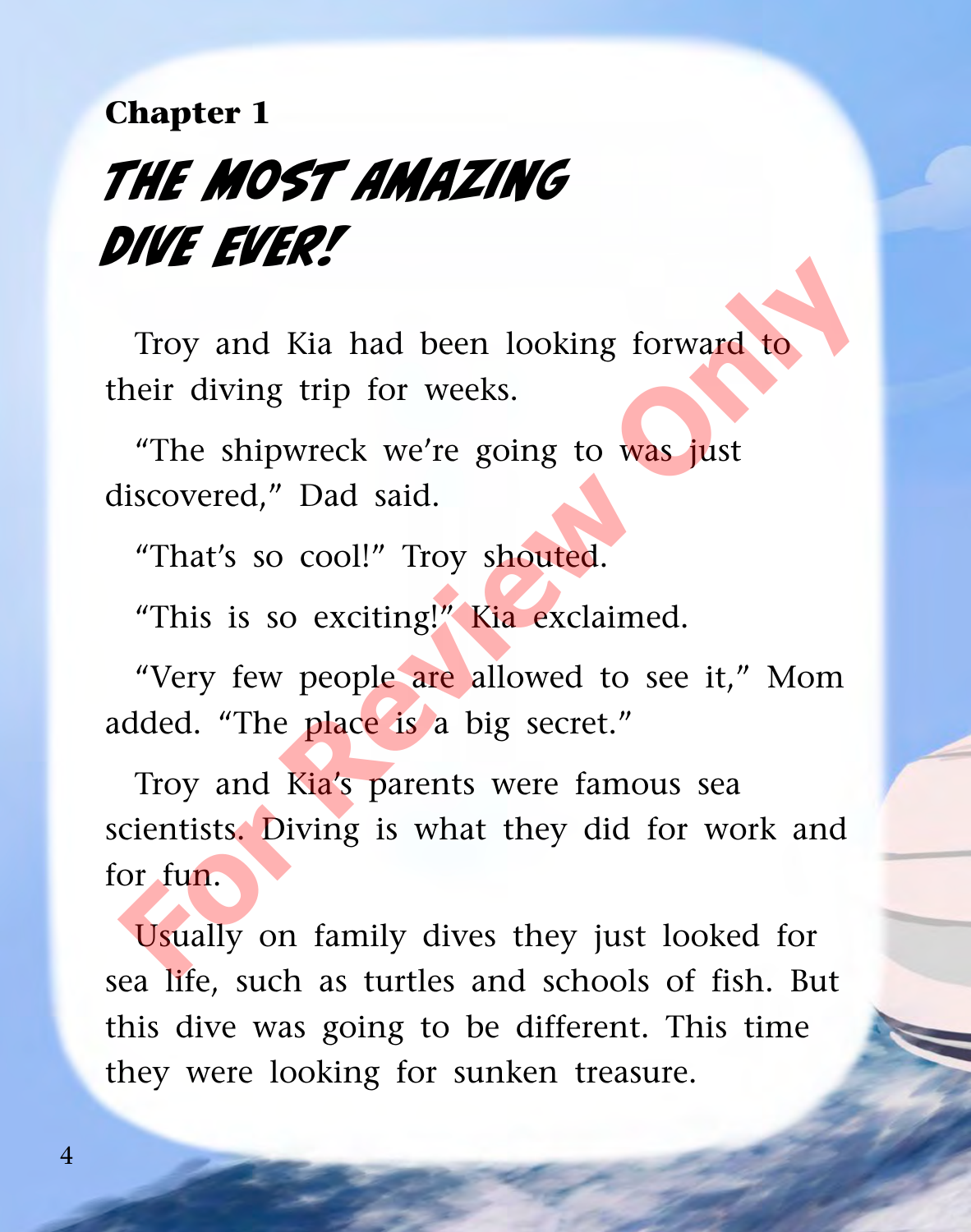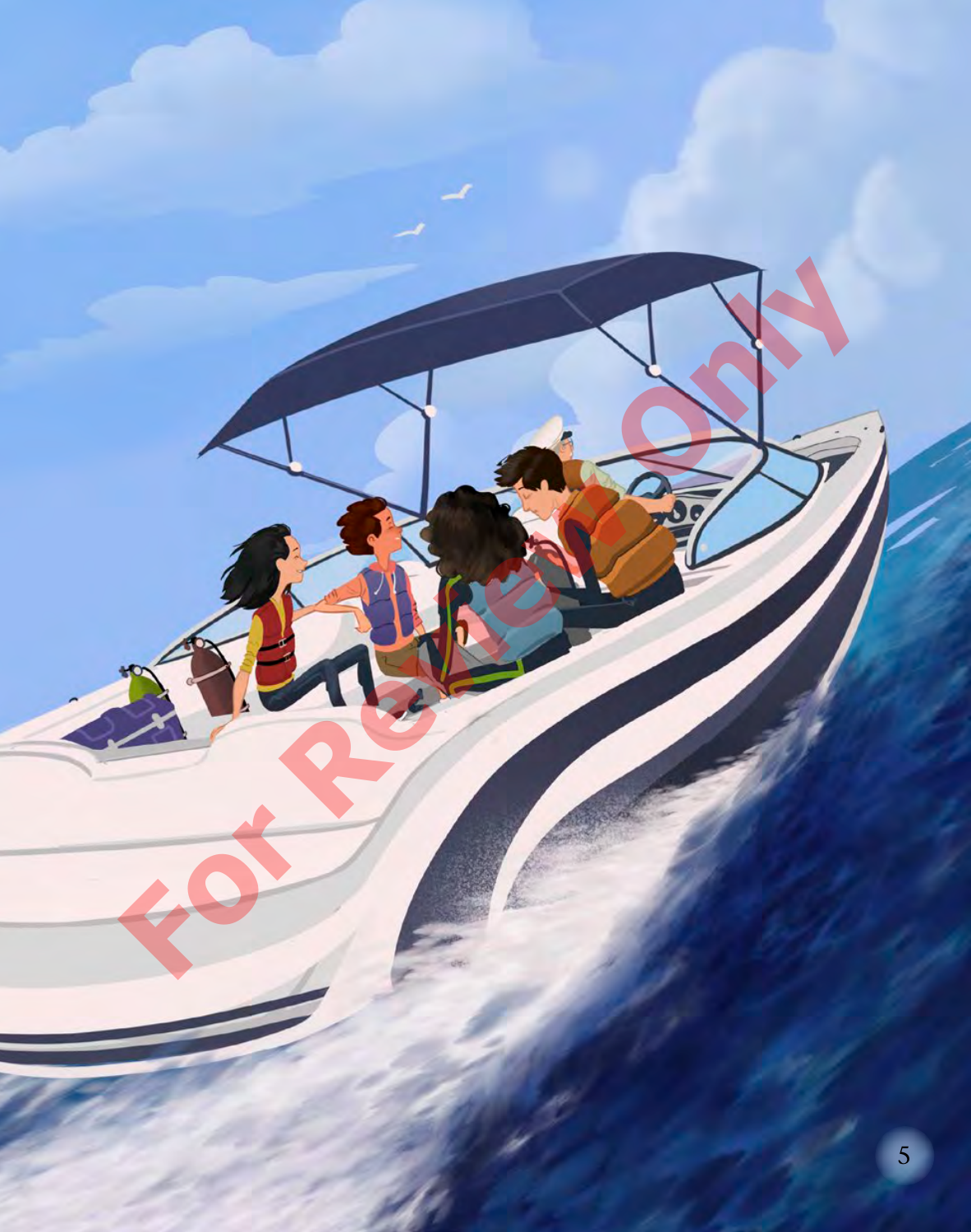

"Do you think we'll find gold?" Troy asked Kia with a grin. "Maybe the ship was a pirate ship. Pirates always sailed with treasure."

Troy was already picturing the riches that might be hidden deep underwater. Finally, the captain turned off the engine, and the boat came to a stop. It bobbed up and down on the surface of the clear, blue ocean.

"This looks like the spot," said Mom, checking the map.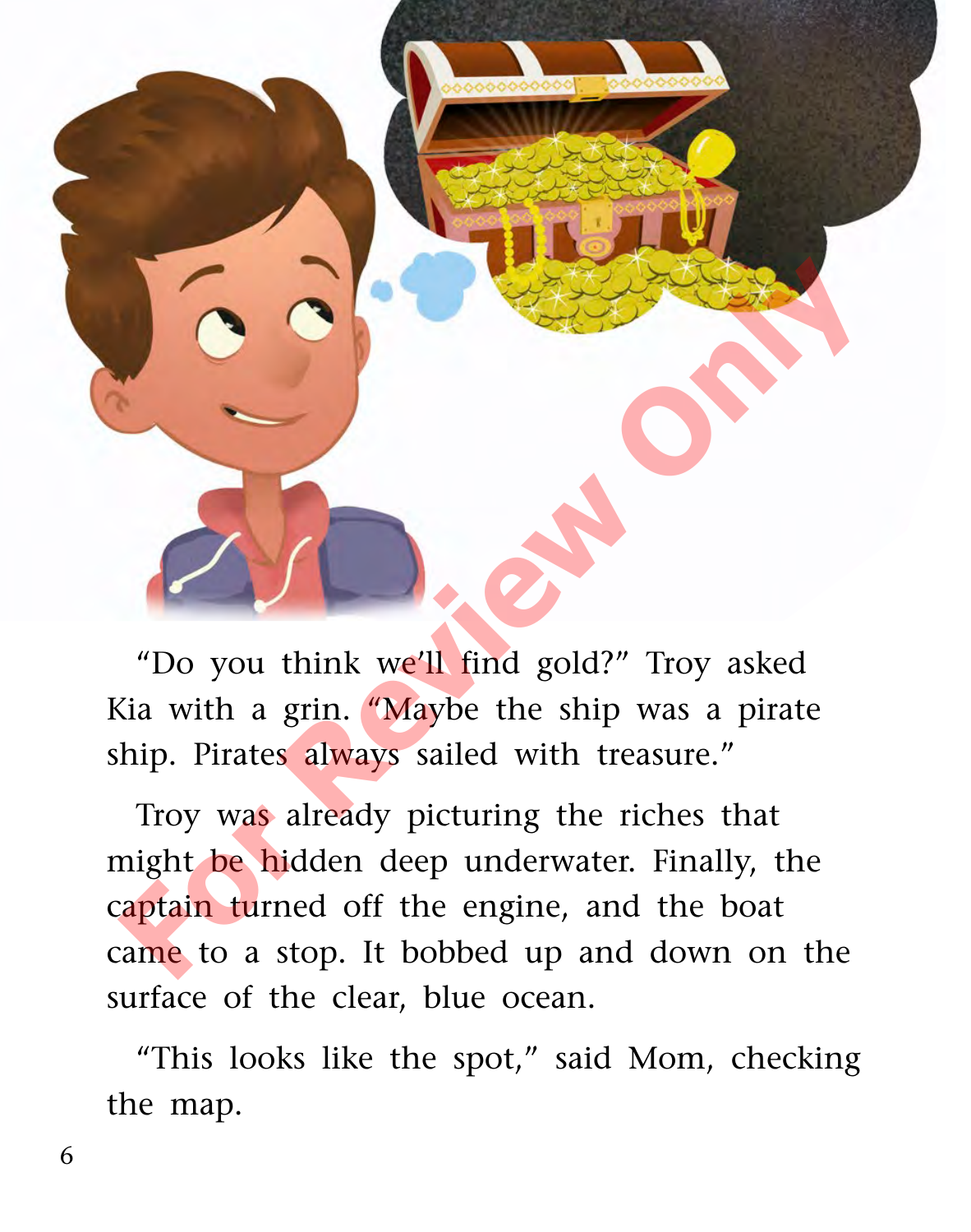Even though Troy and Kia had been on many dives before, Mom and Dad made sure that they followed safety rules.

"No wandering off!" Dad said as he lowered their underwater scooters into the water. "This dive is going to be a lot deeper than you're used to. We need to stay together to be safe."

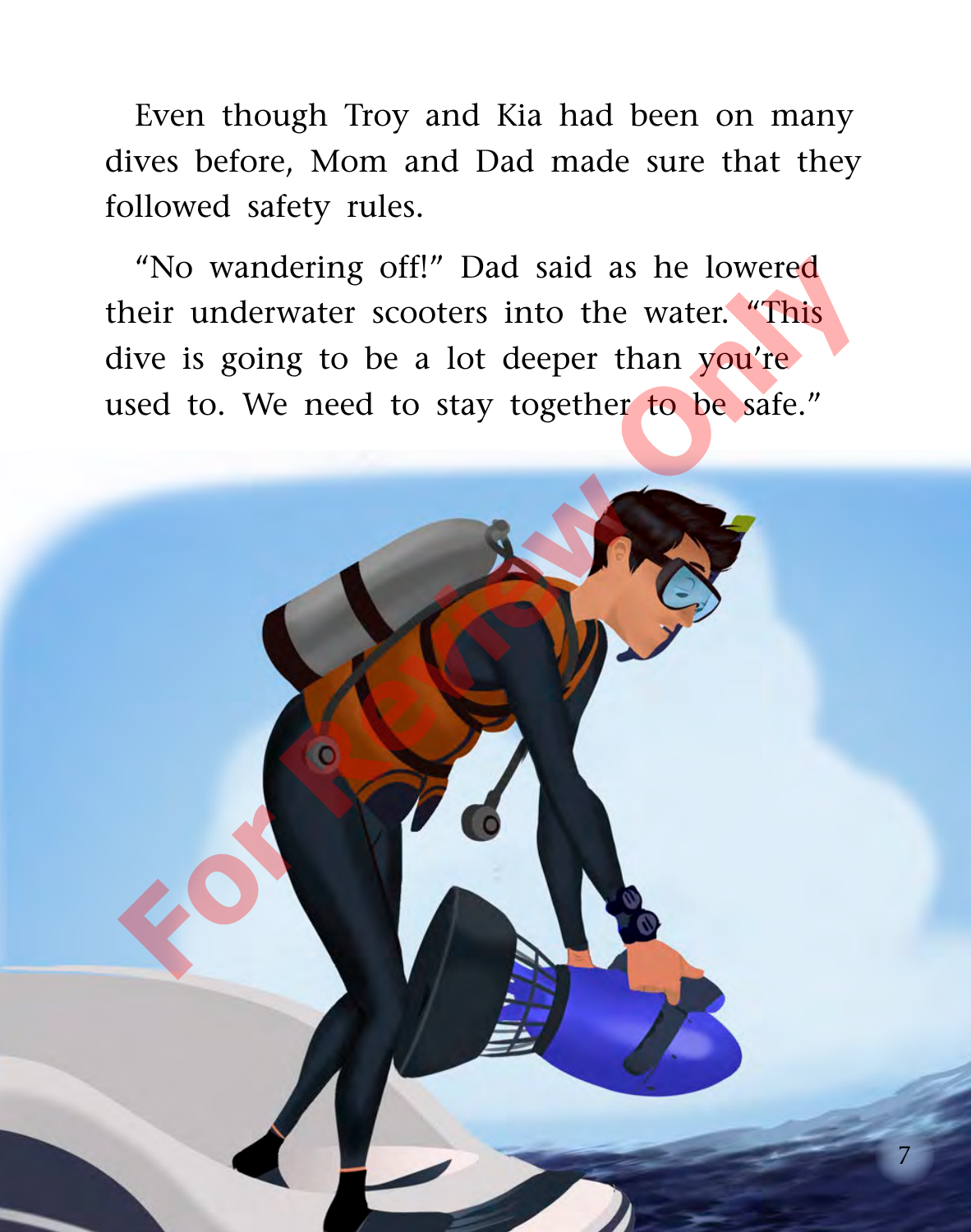